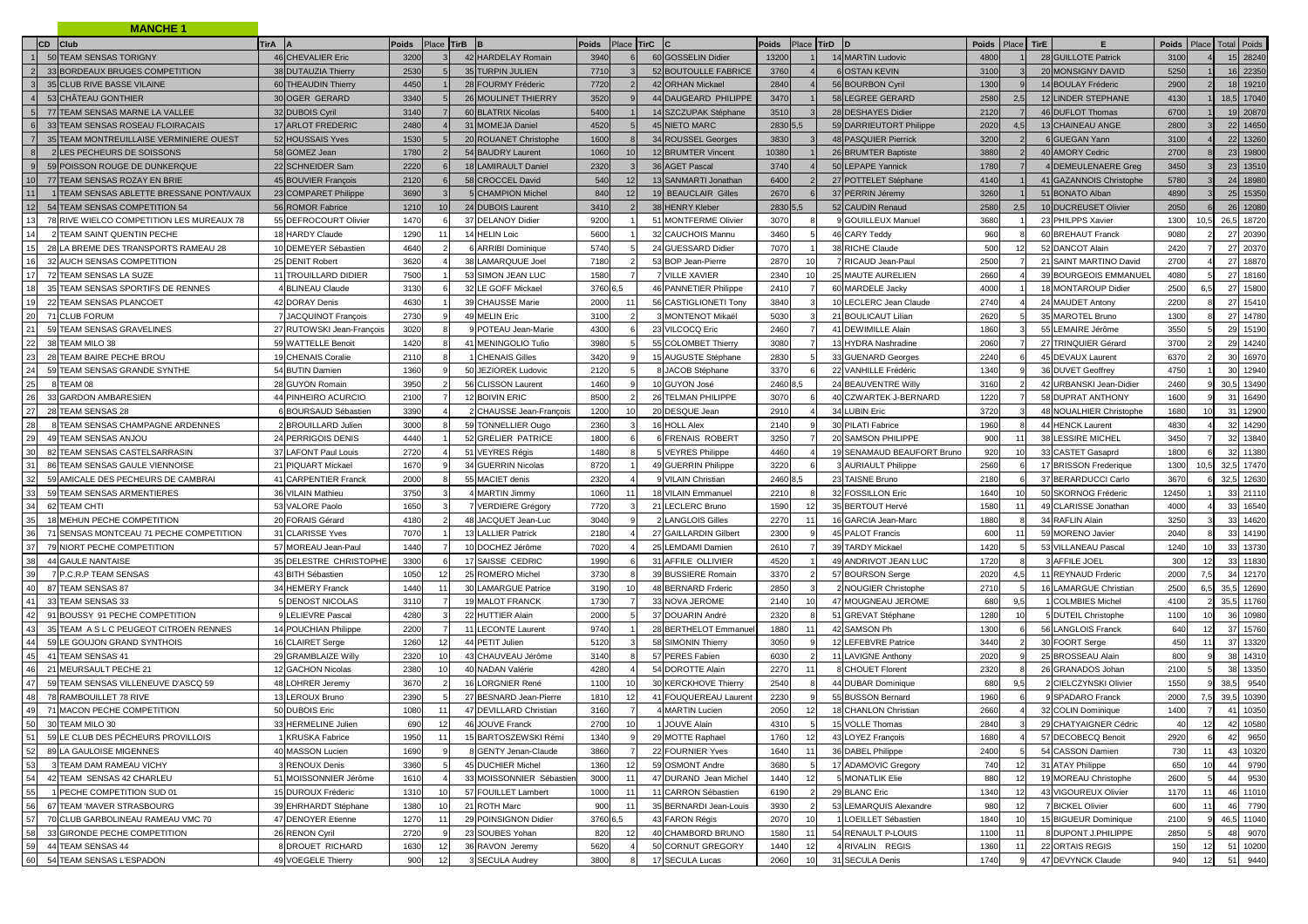|                                                                    | <b>MANCHE 2</b>                                    |             |                                          |             |                 |             |                                        |              |       |                                       |              |                 |      |                                          |              |     |                                                   |                    |       |                            |
|--------------------------------------------------------------------|----------------------------------------------------|-------------|------------------------------------------|-------------|-----------------|-------------|----------------------------------------|--------------|-------|---------------------------------------|--------------|-----------------|------|------------------------------------------|--------------|-----|---------------------------------------------------|--------------------|-------|----------------------------|
|                                                                    | CD Club                                            | <b>TirA</b> | A                                        | Poids       | Place           | <b>TirB</b> | в                                      | Poids        | Place | <b>TirC</b><br>C                      | Poids        | Place           | TirD | D                                        | Poids Place  |     | TirE<br>E                                         | <b>Poids</b>       | Place | <b>Total Poids</b>         |
| 38                                                                 | TEAM MILO 38                                       | 28          | <b>WATTELLE Benoit</b>                   | 7800        |                 |             | 42 MENINGOLIO Tulio                    | 7800         |       | 56 COLOMBET Thierry                   | 12070        |                 |      | 60 HYDRA Nashradine                      | 3060         |     | 14 TRINQUIER Gérard                               | 2010               |       | 10 32740                   |
| 35                                                                 | TEAM SENSAS SPORTIFS DE RENNES                     | 34          | <b>BLINEAU Claude</b>                    | 5080        |                 |             | 47 LE GOFF Mickael                     | 3400         |       | 1 SOMNARD Olivier                     | 7450         |                 |      | <b>MARDELE Jackv</b>                     | 7900         |     | 19 MONTAROUP Didier                               | 2920               |       | 11<br>26750                |
| 3 87                                                               | <b>TEAM SENSAS 87</b>                              |             | <b>HEMERY Franck</b>                     | 4060        |                 |             | 17 LAMARGUE Patrice                    | 2780         |       | 31 BERNARD Frderic                    | 4450         |                 |      | 33 NOUGIER Christophe                    | 2980         |     | 49 LAMARGUE Christian                             | 3560               |       | 14 17830                   |
| 33                                                                 | BORDEAUX BRUGES COMPETITION                        | 21          | <b>DUTAUZIA Thierry</b>                  | 9590        |                 |             | 36 TURPIN JULIEN                       | 3280         |       | 39 BOUTOULLE FABRICE                  | 2420         |                 |      | 53 OSTAN KEVIN                           | 2460         | 4,5 | 7 MONSIGNY DAVID                                  | 4710               |       | 17,5 22460                 |
| 28                                                                 | <b>TEAM SENSAS 28</b>                              |             | <b>BOURSAUD Sébastier</b>                | 6200        |                 |             | 22 CHAUSSE Jean-François               | 3460         |       | 35 DESQUE Jean                        | 6800         |                 |      | 49 LUBIN Eric                            | 2440         |     | NOUALHIER Christophe                              | 2420               |       | 18 21320                   |
| 33                                                                 | <b>TEAM SENSAS 33</b>                              | 20          | <b>DENOST NICOLAS</b>                    | 5560        |                 |             | <b>34 MALOT FRANCK</b>                 | 3660         |       | 48 BRUN Nicolas                       | 2820         |                 |      | 2 MOUGNEAU JEROME                        | 3960         |     | 6 COLMBIES Miche                                  | 4180               |       | 18 20180                   |
| 62                                                                 | <b>TEAM CHTI</b>                                   | 36          | <b>/ALORE Paolo</b>                      | 2910        |                 |             | 50 VERDIERE Grégory                    | 4480         |       | 54 LECLERC Bruno                      | 2900         |                 |      | <b>8 BERTOUT Hervé</b>                   | 3480         |     | 22 CLARISSE Jonathan                              | <b>3970</b>        |       | 18 17740                   |
| 78                                                                 | RAMBOUILLET 78 RIVE                                | 56          | <b>EROUX Bruno</b>                       | 206         |                 |             | 11 ROGER Thierry                       | 3960         |       | 14 FOUQUEREAU Laurent                 | 2040         |                 |      | 28 BUSSON Bernard                        | 7240         |     | 42 SPADARO Franck                                 | 4590               |       | 19<br>19890                |
| 9<br>35                                                            | CLUB RIVE BASSE VILAINE                            | 15          | <b>THEAUDIN Thierry</b>                  | 6040        |                 |             | 29 FOURMY Fréderic                     | 4340         |       | 43 ORHAN Mickael                      | 1980         |                 |      | 57 BOURDON Cyril                         | 2500         |     | 1 BOULAY Fréderic                                 | 3020               |       | 20<br>17880                |
| 10 28                                                              | TEAM BAIRE PECHE BROU                              | 48          | <b>CHENAIS Coralie</b>                   | 2520        |                 |             | 2 CHENAIS Gilles                       | 3140         |       | 16 AUGUSTE Stéphane                   | 1940         | 10 <sup>1</sup> |      | 20 GUENARD Georges                       | 1820         |     | 34 DEVAUX Laurent                                 | 3840               |       | 20<br>13260                |
| 11 59                                                              | TEAM SENSAS ARMENTIERES                            | 37          | <b>ILAIN Mathieu</b>                     | 4900        |                 |             | 51 MARTIN Jimmy                        | 2060         | 7.5   | 5 VILAIN Emmanuel                     | 4500         |                 |      | 19 FOSSILLON Eric                        | 2060         |     | 33 SKORNOG Fréderic                               | 2200               |       | 21,5<br>15720              |
| 12 89                                                              | LA GAULOISE MIGENNES                               | 55          | <b>MASSON Lucien</b>                     | 1710        |                 |             | 10 GENTY Jenan-Claude                  | 2300         | 4.5   | 23 FOURNIER Yves                      | 3250         |                 |      | 37 DABEL Philippe                        | 2380         |     | 41 CASSON Damier                                  | 3540               |       | 21,5<br>13180              |
| 13 <sup>2</sup>                                                    | LES PECHEURS DE SOISSONS                           | 41          | <b>GOMEZ Jean</b>                        | 1820        |                 |             | 55 BAUDRY Laurent                      | 3700         |       | 57 BRUMTER Vincent                    | 2760         |                 |      | 13 BRUMTER Baptiste                      | 4680         |     | 27 AMORY Cedric                                   | 3040               |       | 22<br>16000                |
| 14 77                                                              | <b>FEAM SENSAS MARNE LA VALLEE</b>                 | 29          | DUBOIS Cyril                             | 780         |                 |             | 33 BLATRIX Nicolas                     | 4640         |       | 47 SZCZUPAK Stéphane                  | 3270         |                 |      | <b>DESHAYES Didier</b>                   | 6200         |     | 15 DUFLOT Thomas                                  | 1880               |       | 16770<br>23                |
| 15 21                                                              | MEURSAULT PECHE 21                                 |             | <b>GACHON Nicolas</b>                    | 326         |                 |             | 13 NADAN Valérie                       | 3080         |       | 27 DOROTTE Alain                      | 2740         |                 |      | 41 CHOUET Florent                        | 2340         |     | 55 GRANADOS Johan                                 | 2110               |       | 23<br>13530                |
| 16 59                                                              | TEAM SENSAS GRAVELINES                             |             | RUTOWSKI Jean-François                   | 4560        |                 |             | 28 POTEAU Jean-Marie                   | 3800         |       | 42 VILCOCQ Eric                       | 2280         |                 |      | 56 DEWIMILLE Alain                       | 2140         |     | 11 LEMAIRE Jérôme                                 | 4020               |       | 16800<br>25                |
| 17 78                                                              | RIVE WIELCO COMPETITION LES MUREAUX 78             |             | DEFROCOURT Olivier                       | 3880        |                 |             | 24 DELANOY Didier                      | 3860         |       | 38 MONTFERME Olivier                  | 650          | 11              |      | 52 GOUILLEUX Manue                       | 3380         |     | 56 PHILPPS Xavier                                 | 1630               |       | 25<br>13400                |
| 18 8                                                               | TEAM SENSAS CHAMPAGNE ARDENNES                     | 60          | <b>BROUILLARD Julien</b>                 | 3250        |                 |             | 3 TONNELLIER Ougo                      | 2280         |       | 17 HOLL Alex                          | 2580         | 4.5             |      | 31 PILATI Fabrice                        | 2960         |     | 45 HENCK Laurent                                  | 1860               |       | 25,5<br>12930              |
| 19 72                                                              | TEAM SENSAS LA SUZE                                | 12          | TROUILLARD DIDIER                        | 4780        |                 |             | 26 SIMON JEAN LUC                      | 2600         |       | 40 VILLE XAVIER                       | 2760         |                 |      | 54 MAUTE AURELIEN                        | 2460         |     | 8 BOURGEOIS EMMANUEL                              | 2010               |       | 27,5<br>14610              |
| 20 53                                                              | CHÂTEAU GONTHIER                                   | 46          | OGER GERARD                              | 2310        | 4.5             |             | 59 MOULINET THIERRY                    | 2120         |       | 13 DAUGEARD PHILIPPE                  | 950          | 12              |      | 27<br><b>EGREE GERARD</b>                | 2540         |     | 31 LINDER STEPHANE                                | 3470               |       | 27,5<br>11390              |
| 21 33                                                              | TEAM SENSAS ROSEAU FLOIRACAIS                      | 14          | ARLOT FREDERIC                           | 584         |                 |             | 18 MOMEJA Danie                        | 1900         |       | 32 NIETO MARC                         | 3140         |                 |      | DARRIEUTORT Philippe<br>46               | 960          |     | 60 CHAINEAU ANGE                                  | 3820               |       | 28<br>15660                |
| 22 3                                                               | TEAM DAM RAMEAU VICHY                              | 47          | <b>RENOUX Denis</b>                      | 1940        |                 |             | 60 DUCHIER Michel                      | 5580         |       | <b>OSMONT Andre</b>                   | 6440         |                 |      | 18 ADAMOVIC Gregory                      | 1360         |     | 32 ATAY Philippe                                  | 1090               |       | 29<br>16410                |
| 23 35                                                              | TEAM MONTREUILLAISE VERMINIERE OUEST               | 49          | <b>HOUSSAIS Yves</b>                     | 6850        |                 |             | 53 ROUANET Christophe                  | 1880         |       | <b>ROUSSEL Georges</b>                | 2240         |                 |      | 21 PASQUIER Pierrick                     | 1740         |     | 35 GUEGAN Yann                                    | 2120               | 7,5   | 29,5<br>14830              |
| 24 50                                                              | <b>TEAM SENSAS TORIGNY</b>                         | 45          | CHEVALIER Eric                           | 231         | 4.5             |             | HARDELAY Romain                        | 2480         |       | 15 GOSSELIN Didier                    | 2890         | 10 <sup>1</sup> |      | 29 MARTIN Ludovic                        | 1840         |     | 43 TOUDIC Quentin                                 | 42 <sub>C</sub>    |       | 29 <sub>1</sub><br>9940    |
| 25 8<br>26 59                                                      | TEAM 08<br><b>FEAM SENSAS VILLENEUVE D'ASCQ 59</b> | 11<br>31    | <b>GUYON Romain</b>                      | 352<br>3500 |                 |             | 25 CLISSON Laurent<br>45 LORGNIER René | 4180<br>3060 |       | 29 GUYON José<br>49 KERCKHOVE Thierry | 2020<br>1750 | 10 <sup>1</sup> |      | 43 BEAUVENTRE Willy<br>3 DUBAR Dominique | 1920<br>2600 |     | 58 URBANSKI Jean-Didier<br>17 CIELCZYNSKI Olivier | 1770<br>2020       |       | 30<br>13410<br>31<br>12930 |
| 27 22                                                              | <b>FEAM SENSAS PLANCOET</b>                        | 40          | LOHRER Jeremy<br><b>DORAY Denis</b>      | 1290        | 10,5            |             | 43 CHAUSSE Marie                       | 2540         | 8.5   | 58 CASTIGLIONETI Tony                 | 10660        |                 |      | <b>ECLERC Jean Claude</b><br>11          | 4400         |     | 25 MAUDET Antony                                  | 2120               | 7.5   | 31,5<br>21010              |
| 28 77                                                              | <b>FEAM SENSAS ROZAY EN BRIE</b>                   | 59          | <b>BOUVIER François</b>                  | 2020        |                 |             | 14 CROCCEL David                       | 2280         |       | 28 SANMARTI Jonathan                  | 2420         |                 |      | 42 POTTELET Stéphane                     | 1620         |     | 46 GAZANNOIS Christophe                           | 6390               |       | 31,5<br>14730              |
| 29 59                                                              | <b>TEAM SENSAS GRANDE SYNTHE</b>                   |             | <b>BUTIN Damien</b>                      | 4000        |                 |             | 37 JEZIOREK Ludovic                    | 5320         |       | 51 JACOB Stéphane                     | 2380         |                 |      | <b>VANHILLE Frédéric</b><br>55           | 1280         |     | 10 DUVET Geoffrey                                 | 305C               |       | 16030<br>-32               |
| 30 44                                                              | <b>GAULE NANTAISE</b>                              | 50          | DELESTRE CHRISTOPHE                      | 481         |                 |             | <b>4 SAISSE CEDRIC</b>                 | 2300         | 4.5   | 18 AFFILE OLLIVIER                    | 2200         |                 |      | 32 ANDRIVOT JEAN LUC                     | 1700         |     | 36 AFFILE JOEL                                    | 1770               |       | 32,5<br>12780              |
| 31 82                                                              | TEAM SENSAS CASTELSARRASIN                         | 35          | LAFONT Paul Louis                        | 1520        | 10 <sup>1</sup> |             | 38 VEYRES Régis                        | 4640         |       | 52 VEYRES Philippe                    | 2840         |                 |      | 6 SENAMAUD BEAUFORT Bruno                | 3200         |     | 20 CASTET Gaspard                                 | 1280               |       | 33<br>13480                |
| 32 32                                                              | AUCH SENSAS COMPETITION                            |             | <b>DENIT Robert</b>                      | 254         |                 |             | 54 LAMARQUUE Joel                      | 2400         |       | <b>BOP Jean-Pierre</b>                | 1500         | 11              |      | 22 RICAUD Jean-Pau                       | 1500         |     | 26 SAINT MARTINO David                            | 1490               |       | 33<br>9430                 |
|                                                                    | TEAM SENSAS ABLETTE BRESSANE PONT/VAUX             |             | COMPARET Philippe                        | 190         | 12              |             | 20 CHAMPION Michel                     | 2240         |       | <b>BEAUCLAIR Gilles</b><br>24         | 481          |                 |      | 38 PERRIN Jéremy                         | 4460         |     | 52 BONATO Alban                                   | 280                |       | 13690<br>34                |
| 34 2                                                               | TEAM SAINT QUENTIN PECHE                           |             | <b>HARDY Claude</b>                      | 270         | 10              |             | 15 HELIN Loic                          | 2680         |       | 19 CAUCHOIS Mannu                     | 2260         |                 |      | 34 CARY Teddy                            | 2300         |     | 47 BREHAUT Franck                                 | 2650               |       | 34<br>12590                |
| 35 54                                                              | TEAM SENSAS COMPETITION 54                         | 57          | ROMOR Fabrice                            | 102         | 10              |             | 9 DUBOIS Laurent                       | 2100         |       | 25 HENRY Kleber                       | 3000         |                 |      | CAUDIN Renaud<br>39 <sub>°</sub>         | 2000         |     | 53 DUCREUSET Olivier                              | 1570               |       | 9690                       |
| 36 70                                                              | CLUB GARBOLINEAU RAMEAU VMC 70                     | 44          | <b>DENOYER Etienne</b>                   | 153         |                 |             | 48 POINSIGNON Didier                   | 2540         | 8.5   | 2 FARON Régis                         | 3300         |                 |      | <b>OEILLET Sébastien</b><br>16L          | 480          |     | 30 BIGUEUR Dominique                              | 2420               |       | 36,5<br>10270              |
| 37 1                                                               | PECHE COMPETITION SUD 01                           | 30          | <b>DUROUX Fréderic</b>                   | 2740        |                 |             | 44 FOUILLET Lambert                    | 4120         |       | 59 CARRON Sébastien                   | 5560         |                 |      | 12 BLANC Eric                            | 1500         |     | 16 VIGOUREUX Olivier                              | 55C                |       | 37<br>14470                |
| 38 41                                                              | TEAM SENSAS 41                                     | 58          | <b>BADIN Freddy</b>                      | 860         | 12              |             | 12 CHAUVEAU Jérôme                     | 1760         |       | 26 PERES Fabien                       | 2940         |                 |      | 30 <sub>L</sub><br><b>AVIGNE Anthony</b> | 2180         |     | 44 BROSSEAU Alain                                 | 357C               |       | 37<br>11310                |
| 39 28                                                              | A BREME DES TRANSPORTS RAMEAU 28                   | 25          | DEMEYER Sébastien                        | 2640        |                 |             | 39 ARRIBI Dominique                    | 2720         |       | 53 GUESSARD Didier                    | 2370         |                 |      | <b>RICHE Claude</b>                      | 2380         |     | 9 DANCOT Alain                                    | 2800               |       | 38<br>12910                |
| 40 44                                                              | <b>TEAM SENSAS 44</b>                              | 51          | DROUET RICHARD                           | 1390        |                 |             | 5 RAVON Jeremy                         | 2060         |       | <b>CORNUT GREGORY</b>                 | 4630         |                 |      | 23 RIVALIN REGIS                         | 400          |     | 37 ORTAIS REGIS                                   | 2630               |       | 11110<br>38                |
| 41 67                                                              | TEAM 'MAVER STRASBOURG                             |             | EHRHARDT Stéphane                        | 3040        |                 |             | 23 ROTH Marc                           | 860          |       | 36 BERNARDI Jean-Louis                | 7140         |                 |      | 40 LEMARQUIS Alexandre                   | 1600         |     | 54 BICKEL Olivier                                 | 1080               |       | 39<br>13720                |
| 42 59                                                              | AMICALE DES PECHEURS DE CAMBRAI                    | 42          | CARPENTIER Franck                        | 240         |                 |             | 56 MACIET denis                        | 1720         |       | 10 VILAIN Christian                   | 3130         |                 |      | 24 TAISNE Bruno                          | 2200         |     | 38 BERARDUCCI Carlo                               | 1840               |       | 9130<br>39                 |
| 43 33                                                              | <b>GIRONDE PECHE COMPETITION</b>                   | 27          | <b>RENON Cyril</b>                       | 252         |                 |             | 41 SOUBES Yohan                        | 1360         |       | 55 CHAMBORD BRUNO                     | 1600         | 11              |      | RENAULT P-LOUIS                          | 2720         |     | 24 DUPONT J.PHILIPPE                              | 2480               |       | $\Delta($<br>10680         |
| 44 59                                                              | LE CLUB DES PËCHEURS PROVILLOIS                    |             | KRUSKA Fabrice                           | 2820        |                 |             | 16 BARTOSZEWSKI Rémi                   | 820          | 12    | 30 MOTTE Raphael                      | 2560         |                 |      | 44<br>OYEZ François                      | 1900         |     | 59 DECOBECQ Benoit                                | 1830               |       | 9930                       |
| 45 49                                                              | TEAM SENSAS ANJOL                                  | 53          | PERRIGOIS DENIS                          | 278         |                 |             | 7 GRELIER PATRICE                      | 1640         | 10    | 21 FRENAIS ROBERT                     | 2580         | 4,5             |      | 25 SAMSON PHILIPPE                       | 1080         |     | 39 LESSIRE MICHEL                                 | 1800               |       | 40,5<br>9880               |
| 46 71                                                              | SENSAS MONTCEAU 71 PECHE COMPETITION               | 32          | CLARISSE Yves                            | 158         |                 |             | 46 LALLIER Patrick                     | 1820         |       | 60 GAILLARDIN Gilbert                 | 8100         |                 |      | <b>PALOT Francis</b>                     | 1320         |     | 28 MORENO Javier                                  | 1290               |       | 14110                      |
| 47 42                                                              | TEAM SENSAS 42 CHARLEU                             | 52          | MOISSONNIER Jérôme                       | 425         |                 |             | 6 MOISSONNIER Sébastie                 | 66C          | 12    | 20 DURAND Jean Michel                 | 1600         | 11              |      | <b>MONATLIK Elie</b><br>35               | 840          |     | 48 MOREAU Christophe                              | 3580               |       | 10930<br>$\mathbf{A}^*$    |
| 48 59                                                              | POISSON ROUGE DE DUNKERQUE                         | 19          | SCHNEIDER Sam                            | 3980        |                 |             | 21 LAMIRAULT Daniel                    | 2720         |       | 37 AGET Pascal                        | 1470         |                 |      | 51 LEPAPE Yannick                        | 1480         |     | 5 DEMEULENAERE Greg                               | 1360               |       | 11010<br>42                |
| 49 7                                                               | P.C.R.P TEAM SENSAS                                | 26          | <b>BITH Sébastien</b>                    | 2960        |                 |             | 40 ROMERO Michel                       | 1060         | 12    | 44 BUSSIERE Romain                    | 2120         |                 | 6    | 58 BOURSON Serge                         | 2080         | 8   | 12 REYNAUD Frderic                                | 530                |       | 8750<br>42                 |
|                                                                    | 50 71 MACON PECHE COMPETITION                      |             | <b>DUBOIS Eric</b>                       | 3060        |                 |             | 19 DEVILLARD Christian                 | 1380         | 10    | 33 MARTIN Lucien                      | 1760         | 111             |      | 48 CHANLON Christian                     | 1620         | 7,5 | 51 COLIN Dominique                                | 1750               |       | 42,5<br>9570               |
|                                                                    | 51 35 TEAM A S L C PEUGEOT CITROEN RENNES          | 43          | POUCHIAN Philippe                        | 1290        | 10,5            |             | 57 LECONTE Laurent                     | 2100         |       | 12 BERTHELOT Emmanue                  | 1030         | 12              |      | 15 SAMSON Ph                             | 620          |     | 29 LANGLOIS Franck                                | 2240               |       | 42,5<br>7280               |
| $\frac{52}{52}$ $\frac{33}{86}$<br>$\frac{53}{54}$ $\frac{86}{91}$ | <b>GARDON AMBARESIEN</b>                           | 13          | PINHEIRO ACURCIO                         | 4380        |                 |             | 27 BOIVIN ERIC                         | 1260         | 12    | 41 TELMAN PHILIPPE                    | 550          | 12              |      | 45 CZWARTEK J-BERNARD                    | 1060         |     | 57 DUPRAT ANTHONY                                 | 2240               |       | 9490                       |
|                                                                    | TEAM SENSAS GAULE VIENNOISE                        | 22          | PIQUART Mickael                          | 2600        |                 |             | 35 GUERRIN Nicolas                     | 5600         |       | 50 GUERRIN Philippe                   | 1240         | 12              |      | 4 AURIAULT Philippe                      | 1960         |     | 18 BRISSON Frederique                             | 750                |       | 12150                      |
|                                                                    | BOUSSY 91 PECHE COMPETITION                        | 38          | LELIEVRE Pascal                          | 2150        |                 |             | 52 HUTTIER Alain                       | 940          | 12    | 6 DOUARIN André                       | 2190         |                 |      | 10 GREVAT Stéphane                       | 900          |     | 23 DUTEIL Christophe                              | 1650               |       | 7830                       |
|                                                                    | <b>CLUB FORUM</b>                                  | 17          | JACQUINOT François                       | 2280        |                 |             | 8 MELIN Eric                           | 1100<br>2800 |       | 22 MONTENOT Mikaël                    | 2520         | 10              |      | 36 BOULICAUT Lilian                      | 1780         |     | 50 MAROTEL Bruno                                  | 58C                |       | 8260                       |
| $\frac{55}{56}$ 71<br>56 59<br>57 54                               | LE GOUJON GRAND SYNTHOIS<br>TEAM SENSAS L'ESPADON  | 18          | <b>CLAIRET Serge</b>                     | 3300        |                 |             | 31 PETIT Julien<br>32 SECULA Audrey    |              |       | 45 SIMONIN Thierry                    | 1140         |                 |      | 59 LEFEBVRE Patrice<br>50 SECULA Denis   | 1040         |     | 13 FOORT Serge                                    | 1250               |       | 9530                       |
| 58 79                                                              |                                                    | 54          | <b>VOEGELE Thierry</b>                   | 1920<br>87  |                 |             | 58 DOCHEZ Jérôme                       | 1760<br>2060 | 7,5   | 46 SECULA Lucas<br>11 LEMDAMI Damien  | 1660         | 10              |      |                                          | 1720         |     | 4 DEVYNCK Claude<br>40 VILLANEAU Pascal           | 1690               |       | 8750                       |
| 59 18                                                              | NIORT PECHE COMPETITION<br>MEHUN PECHE COMPETITION | 33          | MOREAU Jean-Paul<br><b>FORAIS Gérard</b> | 890         |                 |             | 49 JACQUET Jean-Luc                    | 1480         |       | 3 LANGLOIS Gilles                     | 1750<br>2100 |                 |      | 26 TARDY Mickael<br>17 GARCIA Jean-Marc  | 1560<br>320  |     | 21 RAFLIN Alain                                   | <b>700</b><br>1130 |       | 6940<br>49,<br>5920        |
| 60 30                                                              | TEAM MILO 30                                       | 16          | <b>HERMELINE Julien</b>                  | 1340        | 12              |             | 30 JOUVE Franck                        | 2620         |       | 34 JOUVE Alain                        | 1420         | 12              |      | 47 VOLLE Thomas                          | 180          |     | 2 CHATYAIGNER Cédric                              | 720                |       | 56<br>6280                 |
|                                                                    |                                                    |             |                                          |             |                 |             |                                        |              |       |                                       |              |                 |      |                                          |              |     |                                                   |                    |       |                            |